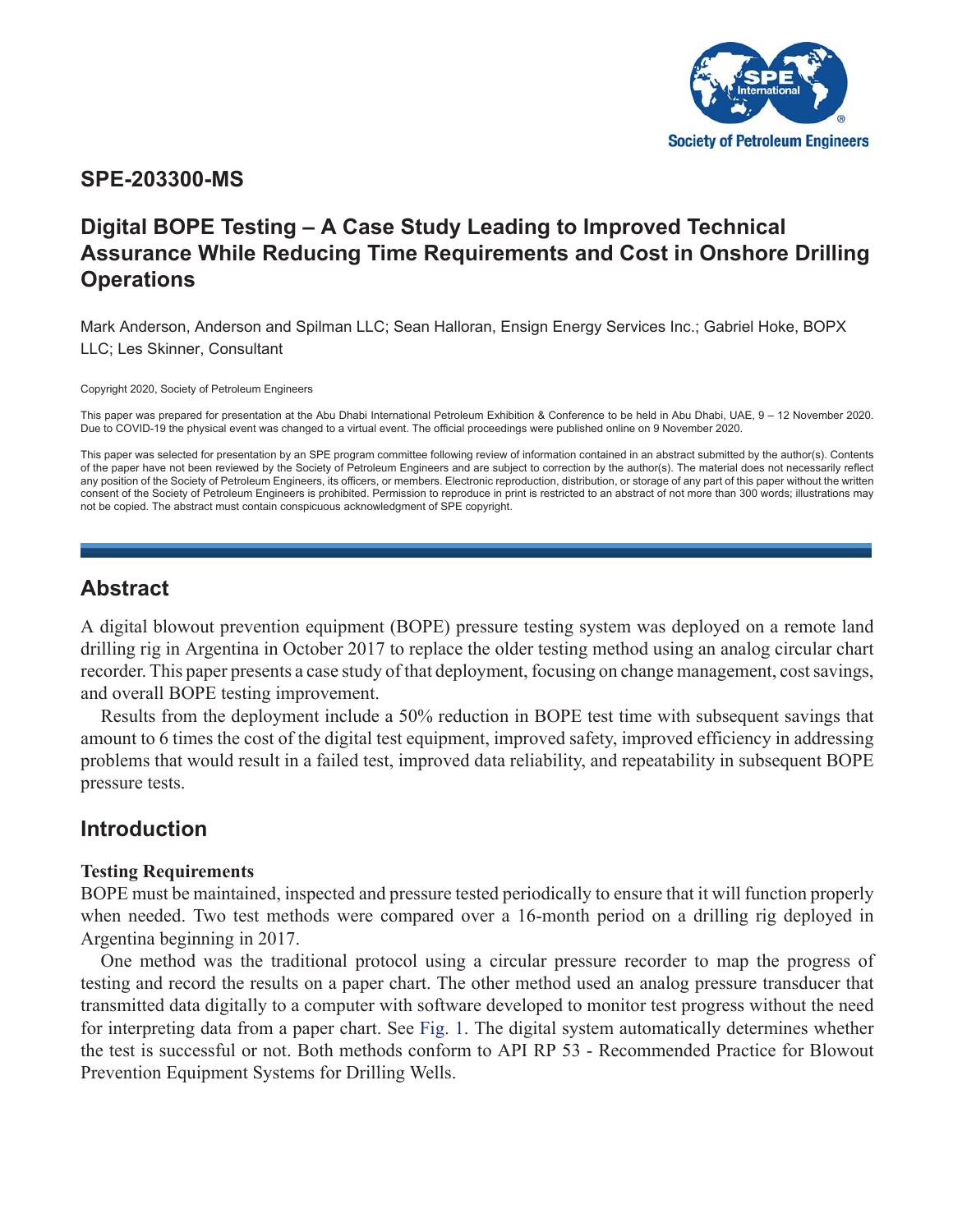<span id="page-1-0"></span>

**Figure 1**

The analog circular pressure chart recorder was patented in 1888, and is still in wide use today. The digital pressure testing system is a PC-based standalone system with three modules: test planning, test monitoring, and automated reporting. Each module contains numerous features including BOP stack drawings, individual component test sequencing, "pressure chart" visualization, and automated pass/fail determination.

It has been well-documented that both process safety improvements and time savings are achievable using digital BOPE pressure testing technology (see Paper SPE-199558-MS). This is one of the first times that the digital system has been deployed for onshore BOPE testing. Although the US Bureau of Safety and Environmental Enforcement has regulated the use of digital BOPE testing, it is still a neglected process both onshore and offshore outside of the US.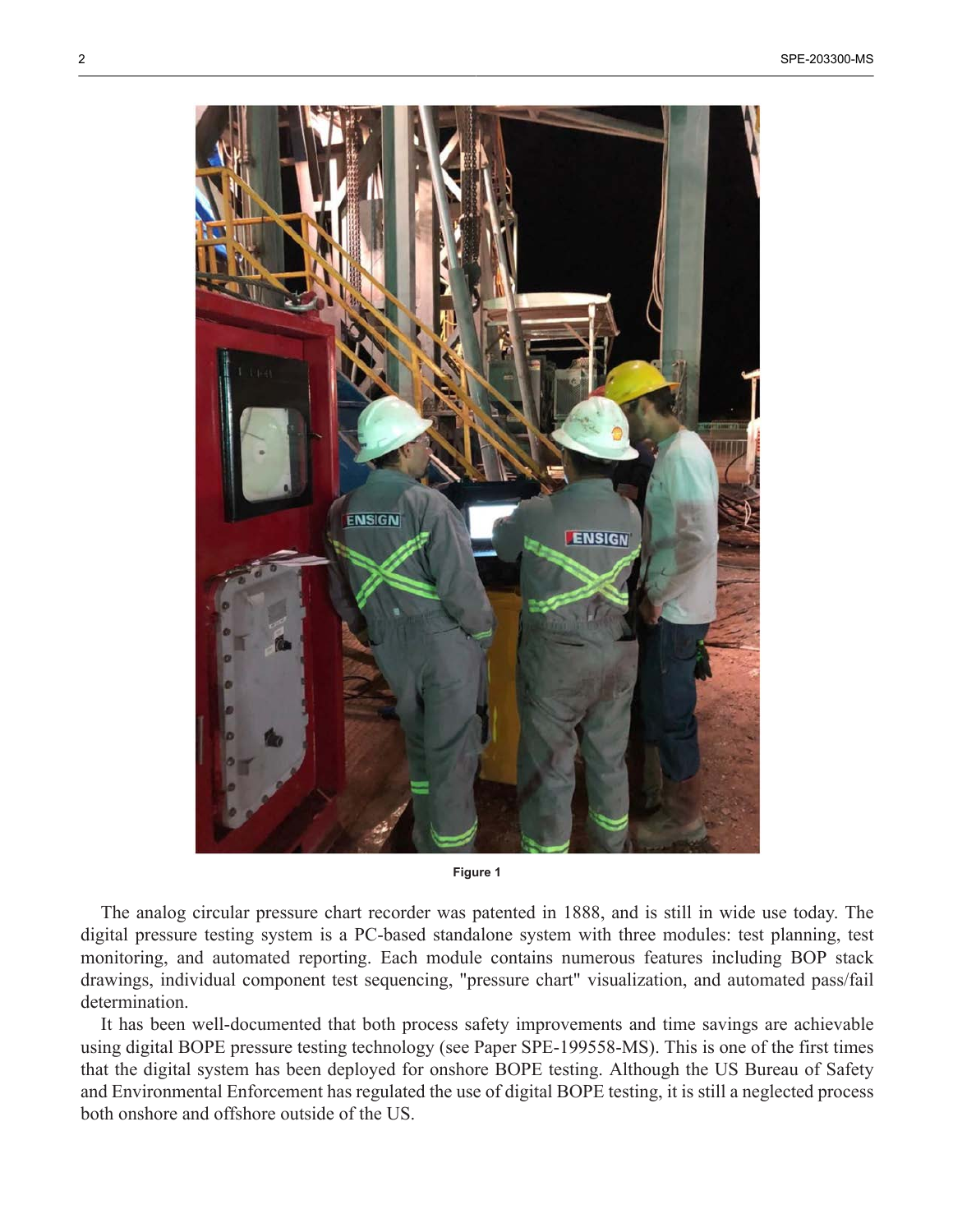## **Description and Application of Equipment and Processes**

### **Existing analog process**

The existing equipment and processes for BOPE testing on the rig in October 2017, at the start of deployment, were considered standard for most remote drilling operations. The drilling contractor supplied a high-pressure, low-volume pump with manual controls. A bourdon tube pressure gauge was used by the pump operator to achieve the test pressure at each stage of the testing process. An analog circular chart recorder recorded testing pressure versus time. Testing was performed by the drilling contractor's toolpusher or his designee. No third-party testing contractor was involved.

The test procedure included the following steps:

- The valves were "lined-up," the test pump operator provided pressure test pressure for that stage of the test, using the analog gauge on the skid;
- The BOPE components were then isolated from the pump via a valve, and test pressure was visually monitored by the tester using recorded data from the circular chart until it stabilized;
- Pressure was held at the stabilized level for the prescribed time indicating a successful, or "passed" test, according to the Drilling Contractor's Pressure Control Manual; and,
- The chart was marked by the tester, approved by the Drill Site Supervisor, after which the test sequence was repeated for the next stage of the test, until all BOPE components were tested.

This method involves several human judgment calls. The test pressure was read visually off the circular chart, and the tester was required to monitor progress using only the circular chart. The width of the line on the chart is often several psi, so errors are common in determining the rate of pressure stabilization and final pressure. At some point, a human must determine that pressure has stabilized and the test is successful before moving on. No historical data, other than the chart itself, exists for future test planning, trouble shooting and analytical analysis on future tests.

The test sequence (the valve line-up ensuring that all components were tested) was kept in a "tally book," and not recorded in any other more permanent record or report. The analog circular pressure charts were filed on the rig. No digital test data were captured or recorded.

## **Digital Testing Procedure and Equipment**

The procedure for digitally testing BOPE is similar in some respects to the old analog procedure but quite different in others. These steps include:

- Pressure is applied to the test component using the pressure pump;
- Once the test pressure is reached, the BOPE component is isolated and monitored digitally;
- Variations from expected pressure performance during stabilization can be used to quickly identify whether or not the test is likely to be successful (if it is not, the test is terminated and crews can begin repairs);
- Successful test criteria, such as 3 psi/min for 5 minutes with a maximum pressure drop of less than 5% (previously input into the digital pressure system software) is compared with actual pressures in real time by system software; and,
- Once software signals that the test is successful, the pressure is bled off, the valves are re-aligned, and the next test is initiated.

Digital testing uses equipment packaged in a protective hard carrying case and consists of an intrinsically safe, ruggedized laptop with a 4-20mA DAQ (data acquisition system) and networking capabilities. Also included are pressure transducers and communications cables. The digital pressure sensor equipment takes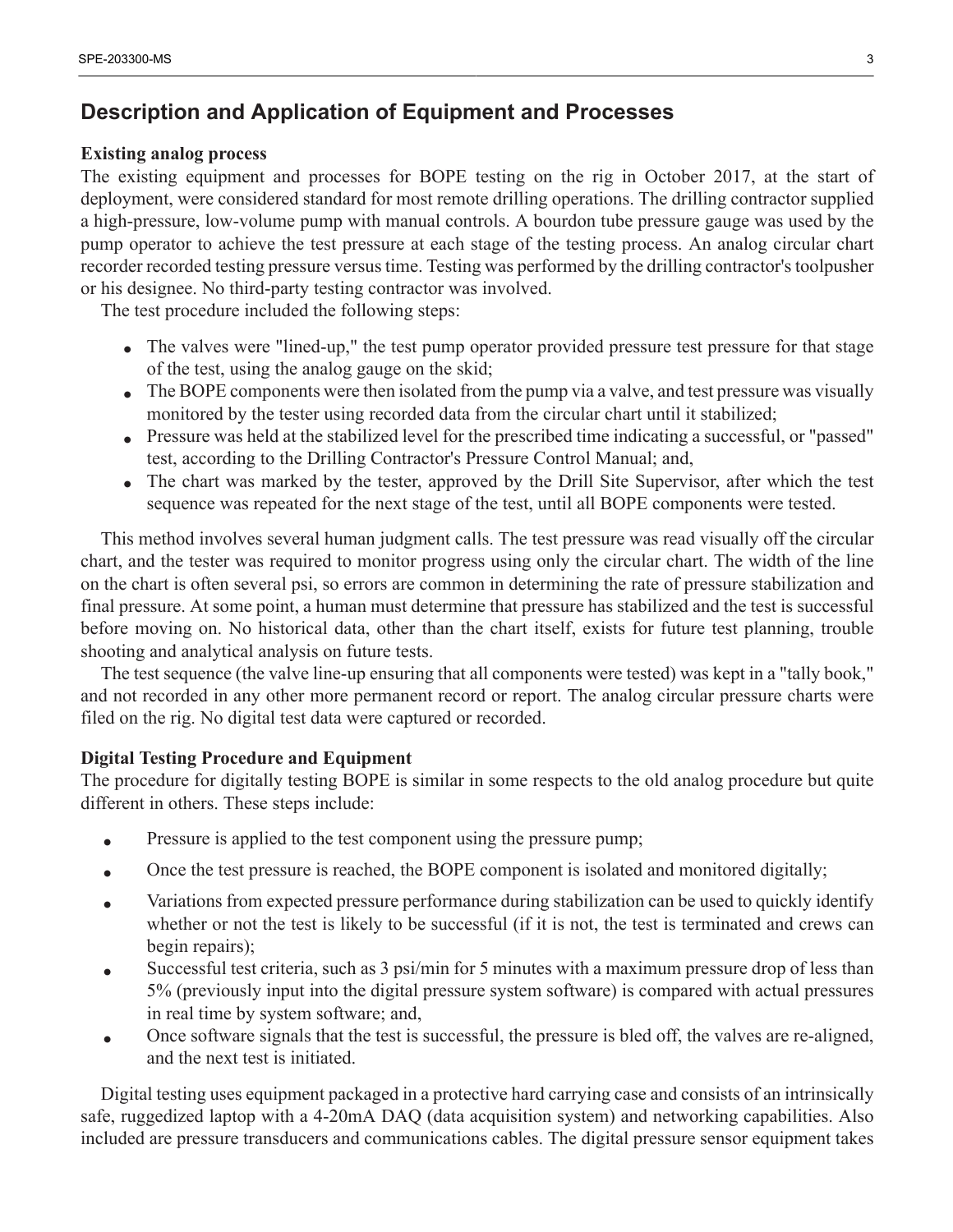the place of the analog circular pressure chart recorder in the testing process. All other components of the BOP testing system remain the same.

The digital testing software consists of several modules. The operator can build schematics of the components to be tested, plan valve line-up for the test, determine pressure test parameters, and input regulatory and contractual pass/fail criteria. This ensures that all components are tested properly, sequentially, and completely. A module visualizes the test on the computer screen allowing high-definition monitoring on the tester's computer (and any other screen that is networked to the computer), records the data in a database at 9 Hz recording frequency, and automatically indicates when a test has been passed.

No paper records are necessary. A tamper-proof reporting module produces a PDF report file, with all the key data of the test including test criterion used and schematics of the valve line-ups. Key performance indicators including the time between tests and time to pressure test are also reported electronically.

During the test, the software constantly monitors pressure values received from the pressure transducer and determines whether the test is likely to pass or fail. Temperature trend matching is not included in the product's software. If pressure is not following the expected trend, indicating that the test is likely to fail, the procedure can be aborted quickly and troubleshooting by rig crews can begin without delay.

The visualization module continuously indicates the test status including the likelihood of success. A key feature of any digital system is it intuitiveness and ease of use. No interpretation of circular chart data by the tester is required, and the speed of data processing simplifies the process.

#### **Description of Initial Deployment**

A data gathering and assessment phase was initiated prior to deployment. Two individuals formed the deployment team and traveled to the rig site. One team member was from the digital pressure testing contractor and the other from the operator. Their duties included conducting the initial test with the digital testing equipment and training rig personnel to operate the system.

The main activities of the deployment team were to:

- Inspect the rig equipment;
- Review the rig specific BOPE testing process and other procedures;
- Build a test plan using the computer software;
- Establish an optimum pressure transducer installation site and lay out the digital testing equipment;
- Hold general familiarization sessions with the rig crews;
- Train designated staff so they could operate the digital testing equipment;
- Conduct the first BOPE test using the digital testing equipment; and,
- Document the visit making necessary recommendations for further testing operations.

#### **Process Improvements Identified at the Initial Deployment**

The direct time savings attributable to the digital testing equipment is outlined in the Presentation of Data and Results section below. In the initial deployment and training effort, 3 hours of BOP test time improvements were identified by crews (after a cost benefit analysis was endorsed by the operator and drilling contractor). These included:

- Increasing pump skid flow rate to reduce the 40-minute pump time required for high pressure tests;
- Replacing the check valve in the kill line with one that could be mechanically locked open, thereby eliminating the need to remove the valve during kill line testing;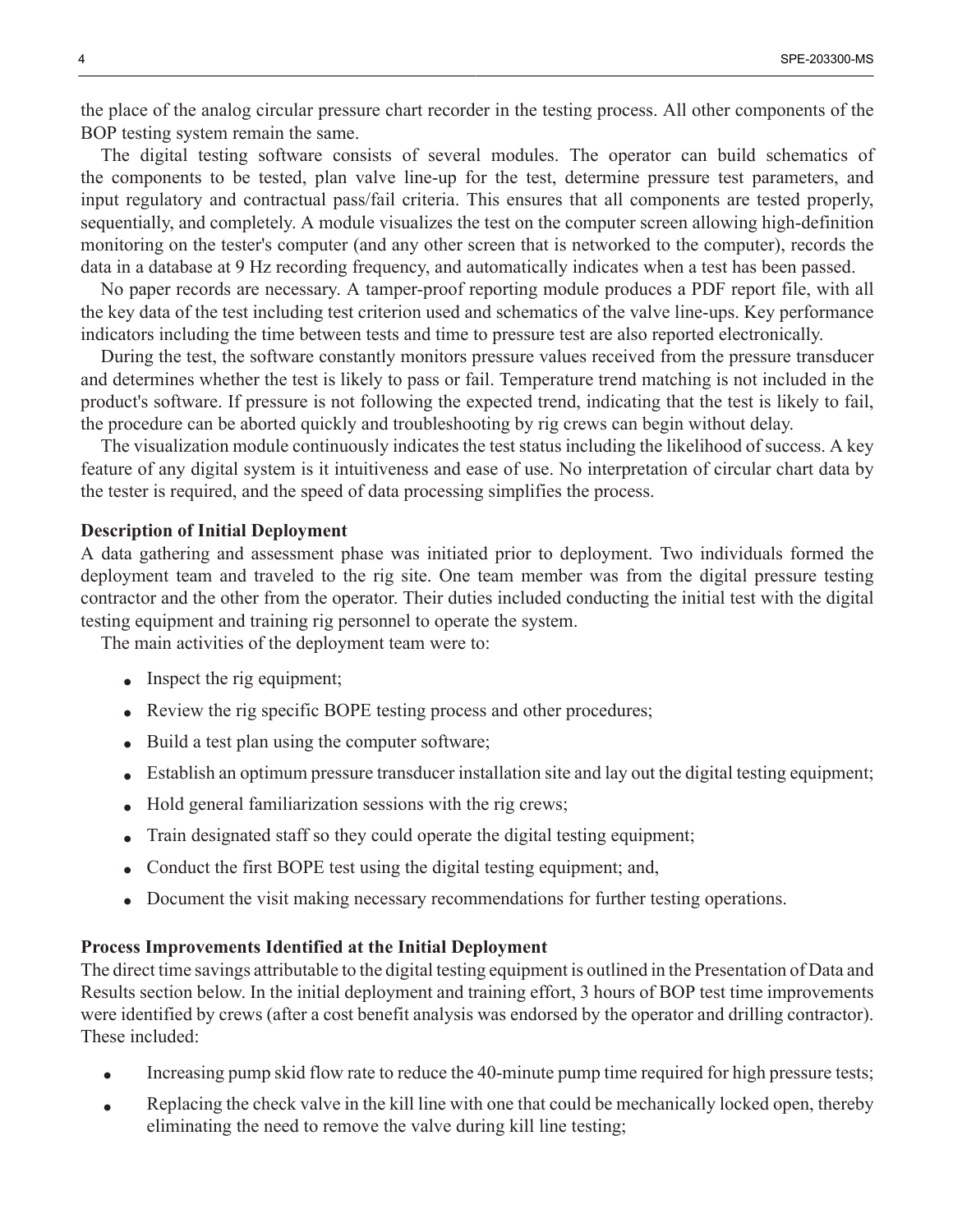- Adding a bleed valve to the high-pressure line at the pump skid to allow for quicker depressurization;
- Moving the tie-in point for the pressure transducer to the kill line and lower stack valve, thereby reducing the number of individual tests required by two;
- Eliminating the improperly calibrated chart recorder and poor-quality charts; and,
- Acquiring a test fixture and crossovers to enable off-line testing of the internal BOP (IBOP) and full-opening drillpipe valve (TIW valve).

#### **Process Improvements Opportunities Identified Subsequent to the Initial Deployment**

Because of the consistency of digital testing, key performance indicators were generated. Also, rigorous and consistent reporting generated continuous improvement in several areas. In the almost 3 years since the initial deployment, several issues have, or are being, addressed.

This was the first deployment in Argentina, a Spanish speaking country. At first, the user manuals and training material were not translated into Spanish due to cost for a single deployment. However, as the number of deployments increased, the cost of translation became viable. Now user manuals and training material are available in Spanish.

One deficiency identified early on involved performance dips caused by staff change-outs on the rig. Whenever the trained, experienced tester (the toolpusher or his designee) moved away from the rig, testing performance declined, until the newly-appointed tester became familiar with the digital testing software. User manual documentation and training material have steadily improved over time, but it always takes some time for an individual to develop the skills required to efficiently operate the system.

There was also a reluctance of the staff on the rig to contact the 24/7 support provided by the digital pressure testing contractor. Help was available to the rig but it was not used for whatever reason. This was a regrettable shortcoming of the deployment.

In a related area identified for improvement, the rig had poor international telephone communications, but it had a strong internet connection. So, VoIP (voice over IP) access to the 24/7 support was added. This obviated the communications barrier, and staff on the remote rig had ample, ready access to all available system support.

Another shortcoming involved communications issues between the pressure transducer and the computer due to damaged cabling and grounding issues. These caused the crew to return to the older, standby circular chart recorder on occasion.

Three potential improvement solutions are being investigated to avoid future communications interruptions on the rig. These include using a semi-permanent cable to avoid damage to connectors inside the case, adding redundancy to the physical cable bundle, and using WirelessHART communications or other wireless communication networking technology between the pressure transducer and the computer.

## **Presentation of Data and Results**

#### **Prior to the Initial Deployment**

Prior to the deployment of digital pressure testing, 16 wells were evaluated for BOPE testing performance using the analog system. The average test time was 20 hours per well. Time spent trouble shooting failed tests and repairing equipment was 8 hours per test. When this "non-productive time," was removed, the average test time was 12 hours per well.

#### **Results of the Initial Deployment**

One of the principle benefits of replacing the analog circular pressure chart recorder with PC-based digital pressure recording software is the elimination of human interpretation and subjectivity. Test results are digitally analyzed leaving human judgement out of the pass/fail criteria. See [Fig. 1.](#page-1-0)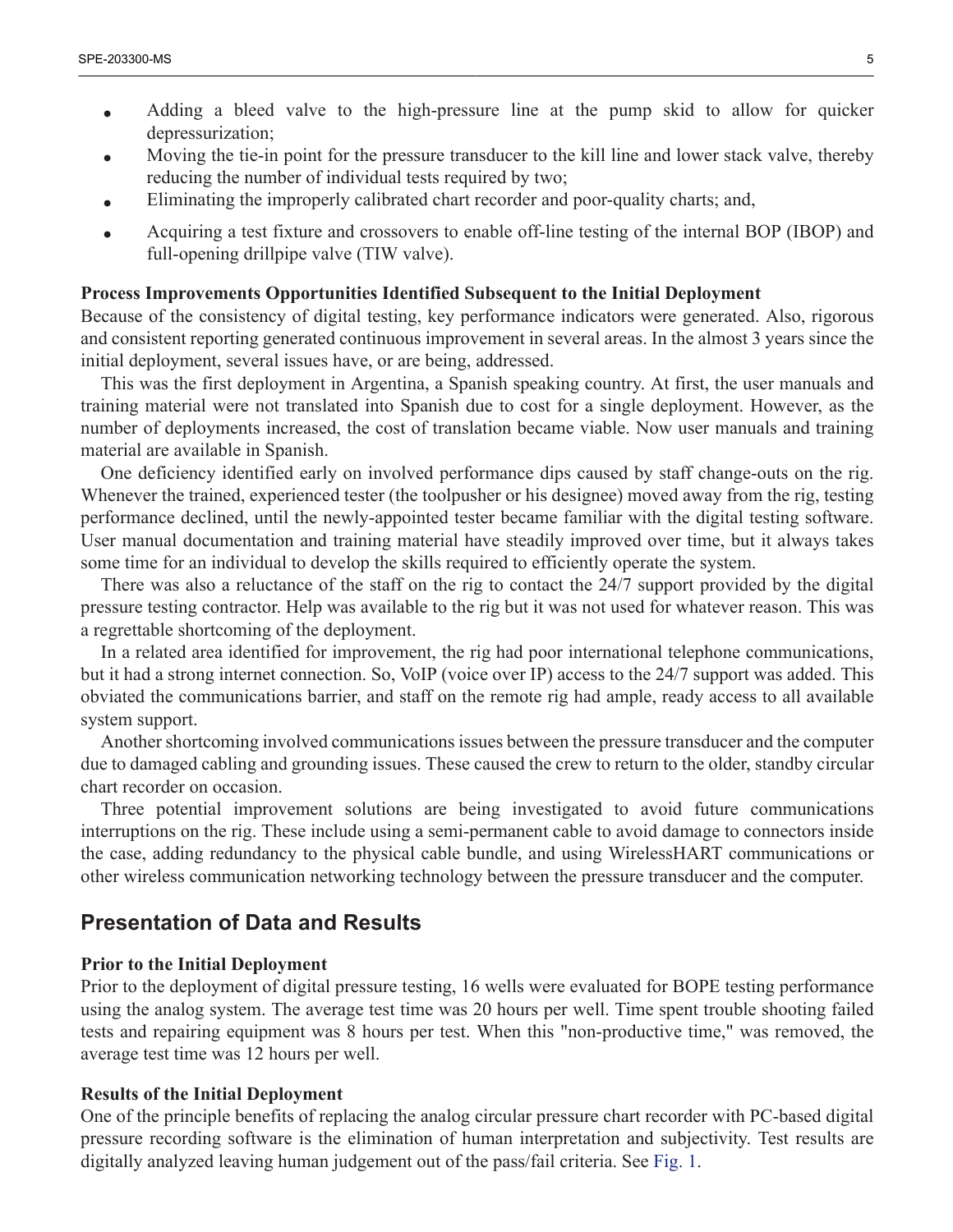Another benefit is that crew efforts are more efficient. Crewmembers are not used for other tasks on the rig, since a failed test is identified quickly by the software so repairs by rig crews can begin immediately instead of waiting until the end of the test.

Digital system has enabled rigorous test planning. The test planning software module was a key tool to understanding whether or not the BOPE system was being tested correctly. It also identified opportunities to reduce test time.

The first deployment of the digital pressure testing equipment resulted in a 9.2-hour test, including "nonproductive time," when two failed tests required re-greasing valves. This performance set a new "best in class" benchmark for BOPE testing on the rigs. With the 3 hours of further identified process improvement mentioned above, the technical limit was established at a 6-hour duration test.

Also, the simplicity of the system is such that onsite personnel can run the testing process, ensuring reliable results, without the need, or expense, of a third-party testing contractor.

#### **Results after the Initial Deployment**

Time savings due to early detection of a leak (and probable failed test), in contrast to waiting for a full-length test using the analog circular pressure chart recorder, was not clearly identified during this deployment. Comments from the field indicate that this feature is appreciated by the rig crews and supervisors.

Now complete BOPE tests are being routinely conducted in 6 hours, which equates to 50% time savings. This is partly due to the implementation of process improvement suggestions mentioned above. Much of it involves crew learnings and acceptance of the new digital test process. This time savings has been sustained for several years.

This time savings also points to an improvement in personnel safety. Rig personnel are now exposed to less BOPE test pressure time, and the risk of a failure during testing than they were previously. While there have been no reported injuries or losses using either method of testing on this rig, the global industry does still report several incidents per year, thus this risk reduction is worth consideration. Exposure that could result in damage during testing, such as dropped objects on the high-pressure pump line, was also been reduced by half.

Process safety improvements to the testing process include data consistency and test repeatability on subsequent BOPE tests. The reliability of data generated by the digital test method increases confidence that the entire BOPE set on the rig has been tested thoroughly and properly.

The time savings, when translated to rig spread cost, represents about 6 times the monthly charge for the digital testing equipment. This does not include the time savings in troubleshooting and repairing leaks by rig crews. Improved efficiency, simplicity, repeatability, and reliability of data collected during the test procedure adds to the attractiveness of digital testing for onshore rig BOPE.

## **Conclusions**

Digital BOPE testing in onshore drilling is both feasible and attractive from several standpoints including improved personnel safety and process capabilities, reduced rig time and testing cost, and the generation of repeatable, reliable data. Human interpretation of chart-recorded data is no longer necessary. Instead, computer software can be relied upon to signal both failed and successful tests in less time and with fewer errors than the old testing method.

#### **Acknowledgments**

We would like to thank Ensign Energy Services and BOPX, LLC for their permission to publish this paper.